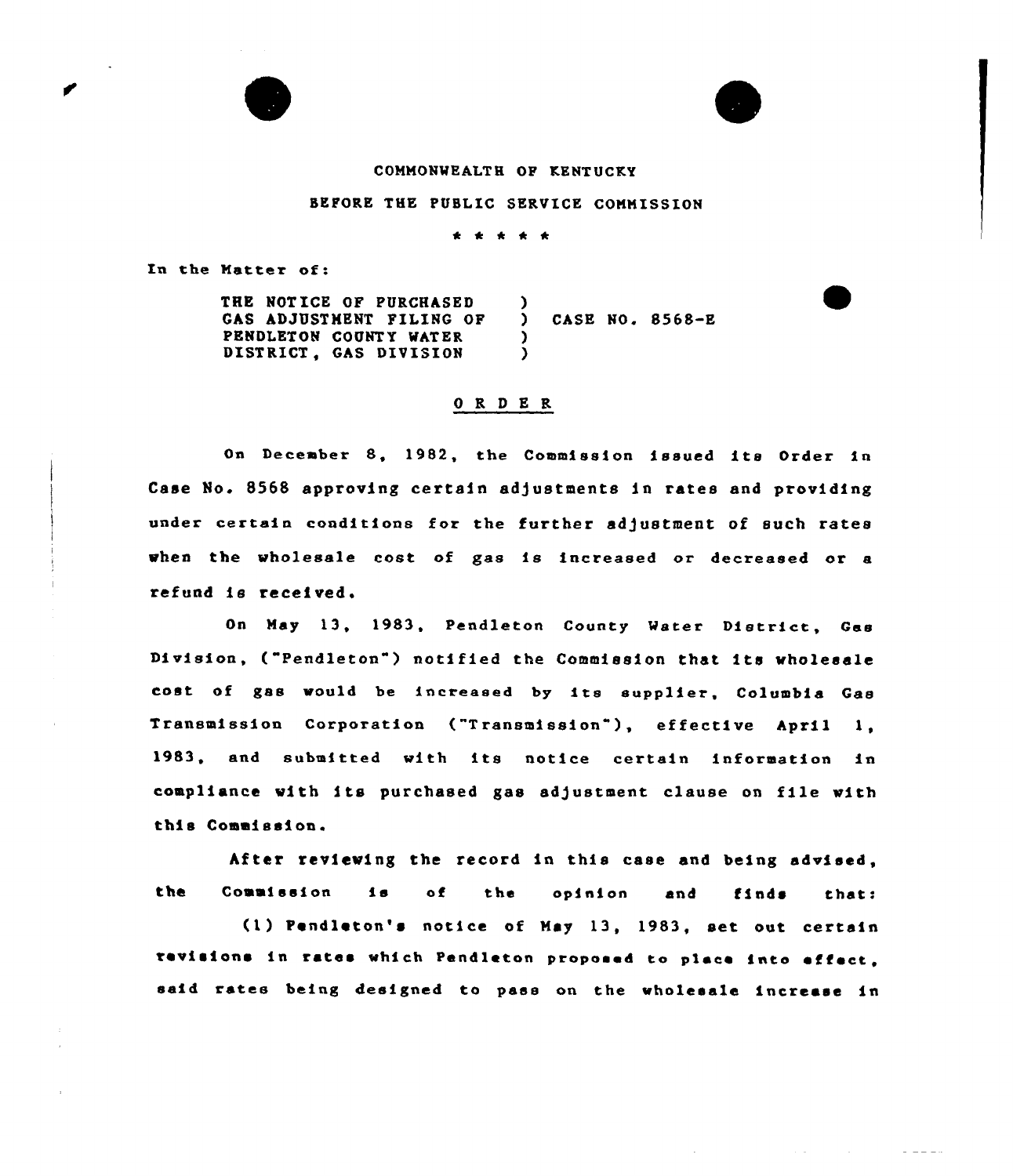

price from its supplier in the amount of \$4,039 or 1.48 cents per Mcf.

(2) Transmission has filed an application for increased rates to become effective April 1, 1983, with the Federal Energy Regulatory Commission.

(3) Pendleton's notice of May 13, 1983, does not provide the Commission with the 20-day notice as required by statute; therefore, the proposed rates should become effective on and after June 2, 1983, subject to refund. These rates should be subject to refund because Transmission's increase is sub)ect to refund.

(4) Pendleton's adjustment in rates under the purchased gas adjustment provisions approved by the Commission in its Order in Case No. 8568 dated December 8, 1982, is fair, just and reasonable and in the public interest and should be effective with gas supplied on and after June 2, 1983.

IT IS THEREFORE ORDERED that the rates in the Appendix to this Order be and they hereby are authorized effective with gas supplied on and after June 2, 1983, subject to refund.

IT IS FURTHER ORDERED that within 30 days of the date of this Order Pendleton shall file with this Commission its revised tariffs setting out the rates authorized herein.

Done at Frankfort, Kentucky, this 31st day of May, 1983.

PUBLIC SERVICE COMMISSION , *ס*מ'נ

Vice Chairm 1 Commissione

ATTEST t

Secretary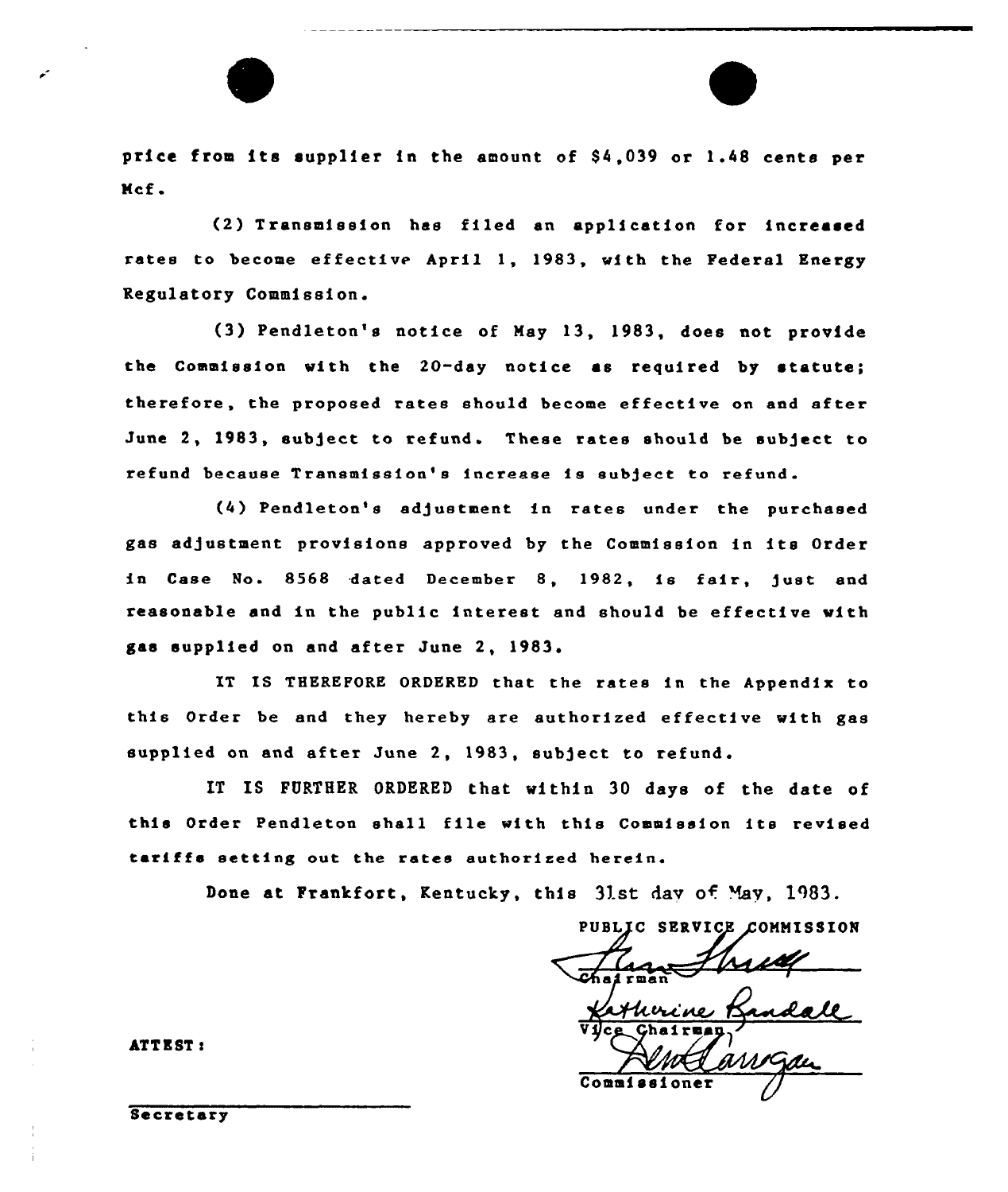# APPENDIX

### APPENDIX TO AN ORDER OP THE PUBLIC SERVICE COMMISSION IN CASE NO. 8568-E DATED NAY 31, 1933

The following rates are prescribed for the customers served by Pendleton County Mater District, Gas Division. All other rates and charges not specifically mentioned herein shall remain the same as those in effect under the authority of the Commission prior to the date of this Order.

RATES: Monthly

Rates per Unit

\$ 6.2848

Residential:

| First |  | 1,000 cu. ft. (Minimum Bill)  | <b>S7.41</b> |
|-------|--|-------------------------------|--------------|
| Next  |  | 1,000 cu. per hundred cu. ft. | .6829        |
| Next  |  | 4,000 cu. per hundred cu. ft. | .6575        |
| 0ver  |  | 6.000 cu. per hundred cu. ft. | .6526        |

#### Commercial:

| First | 20,000 per hundred cu. ft. | \$.6526 |  |  |
|-------|----------------------------|---------|--|--|
| Next  | 10,000 per hundred cu. ft. | .6476   |  |  |
| Next  | 10,000 per hundred cu. ft. | .6426   |  |  |
| Next  | 10,000 per hundred cu. ft. | .6376   |  |  |
| Next  | 50,000 per hundred cu. ft. | .6326   |  |  |
|       | Minimum Bill Per Month     | \$7.96  |  |  |

Industrial:

All gas per Mcf

Special Contracts:

Interruptible Service:

Griffin Industries, Inc., per Mcf \$ 5.8138

### Pira Gas Service:

MAGO Construction Co., Inc., par Mcf 86.028